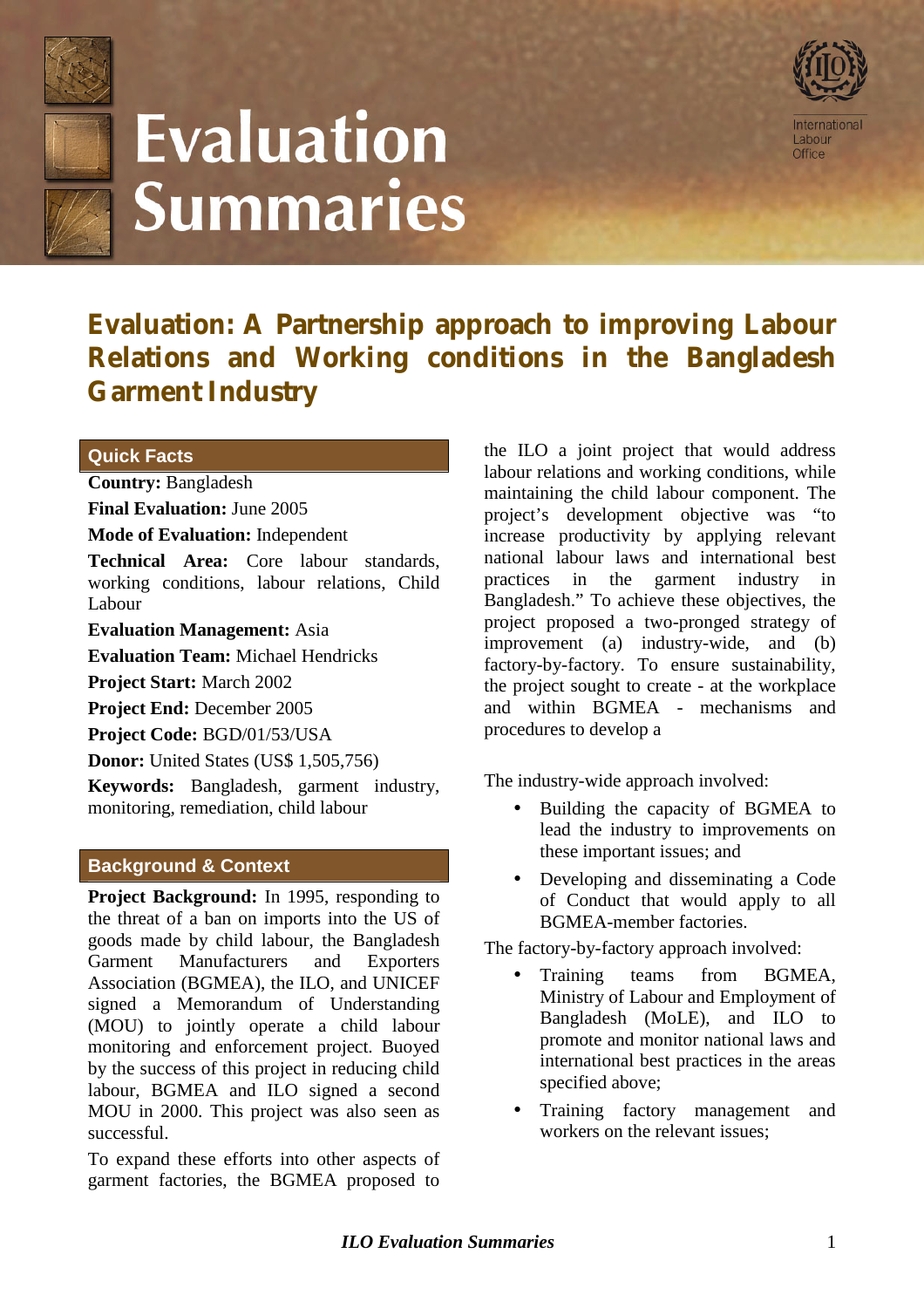- Developing a monitoring system to measure progress in a representative number of garment factories; and
- Showing a positive link between improved labour relations and working conditions on the one hand and increased productivity on the other.

**Evaluation Context:** The purpose of this final evaluation was to: (i) determine if the project achieved its stated objectives and explain why/why not; (ii) assess and document the effects of project activities and outputs on target groups; (iii) assess the likelihood of sustaining project results; and (iv) report on lessons learned.

The evaluation team used four different techniques to gather information: semistructured interviews, document reviews, factory visits, analysis of several data sets provided by project management.

## **Main Findings & Conclusions**

Strategically, the project established three appropriate objectives and a comprehensive set of activities to affect the garment industry in two separate ways. Given the right partners, these activities could have influenced the garment industry very positively. However, the project had little choice but to collaborate closely with the BGMEA if it wanted to work in this sector, and the BGMEA proved to be both a help and a hindrance. While the BGMEA unquestionably provided legitimacy, access to factories, and both in-kind and cash contributions, it also vetoed the participation of buyers and unions, prevented one important project activity, delayed several more activities, and paid its promised contributions neither in full nor on time...

Regarding project benefits, the project's factory-by-factory approach was more effective than its industry-wide approach. The project directly trained factory managers. These managers learned about labour relations and working conditions, and they appreciated that knowledge. However, too many of these managers were too low in the organizational hierarchy to influence their factories, and too many learned too little during the training. The project also catalyzed the training of factory workers, using methods like formal classroom sessions, educational posters, videos, live street theatre, and audio broadcasting during working hours. Some of these workers were pre- and post-tested, and reported gains in knowledge were impressive. At the same time, concerns about the testing methodology undermine full confidence.

In addition, the project improved individual factories by highlighting issues needing improvement, developing a Workplace Improvement Plan (WIP) for each issue, and advising factory managers on how to make each improvement. However, the project failed to improve to the extent desired more contentious issues such as freedom of association and worker-management dialogue.

Industry-wide, the project was less successful. The partnership failed to produce the planned Code of Conduct, although BMGEA did draft an own Code. The ILO could not support this draft, and the BGMEA was acting independently on this issue, taking actions without notifying project management or the ILO.

**Implementation**: All but one of the project's key activities were implemented. The finalization of the Code of Conduct is the activity that remains incomplete. Funds were expended within budget; although BGMEA's late or partial financing required numerous modifications of the project budget. Most activities, outside the Code of Conduct and the Project Steering Committee (PSC), were implemented effectively, but nothing was implemented on time, and some activities occurred much later than planned. BGMEA was a major hindrance for many activities.

**Project Management:** Mostly, it was effective, despite the difficulties created by BGMEA's refusals, delays, and lack of payments. The Government of Bangladesh (GOB) did all that was asked of it during the project.

**Sustainability:** Sustainability of the project's results is uncertain. Short-term sustainability